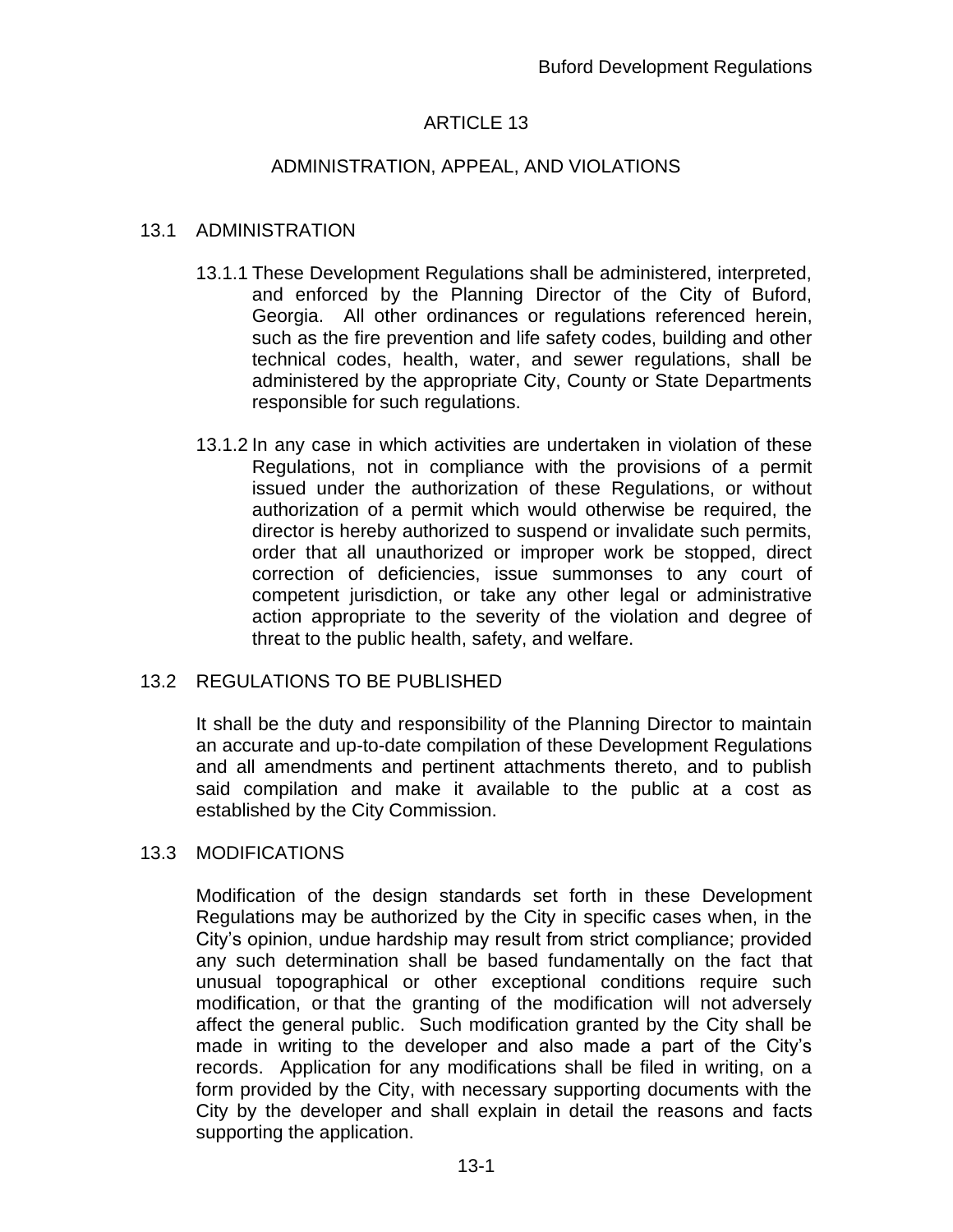# 13.4 APPEAL AND WAIVER OF THE REGULATIONS

### 13.4.1 Appeals:

Appeals of the interpretation by the City of the requirements of these Regulations shall first be submitted in writing (on a form provided by the City) to the City Manager who shall review the request in a timely manner and receive comments from other affected departments. The appeal thereupon shall be forwarded to the City Commission for final action in their normal course of business.

### 13.4.2 Waivers:

Waiver requests of the requirements of these Regulations shall be submitted on an application form as prescribed by the director, along with such fees as shall be established by the City Commission. The Planning Director shall coordinate the review of each waiver request with all other affected City and County departments, summarize such comments and/or recommendations as may be received and forward the waiver request to the City Commission for final action in their normal course of business. The City Commission shall have the authority to approve or deny the request with or without conditions.

## 13.5 VIOLATION AND PENALTY

Any action or inaction that violates the provisions of these Regulations or the requirements of an approved plan or permit shall be subject to the enforcement actions or penalties outlined herein. Any such action or inaction that is continuous with respect to time is deemed to be a public nuisance and also may be abated by injunctive or other equitable relief. The imposition of any of the enforcement actions or penalties described herein shall not prevent such equitable relief.

#### 13.5.1 Enforcement Procedures

The following are the enforcement procedures authorized by these Regulations:

## a. Notices of Violation

Enforcement shall begin with the issuance of a written Notice of Violation to the owner or responsible person by the City. The notice may be delivered personally or sent by first class mail. The Notice of Violation shall contain at least the following information: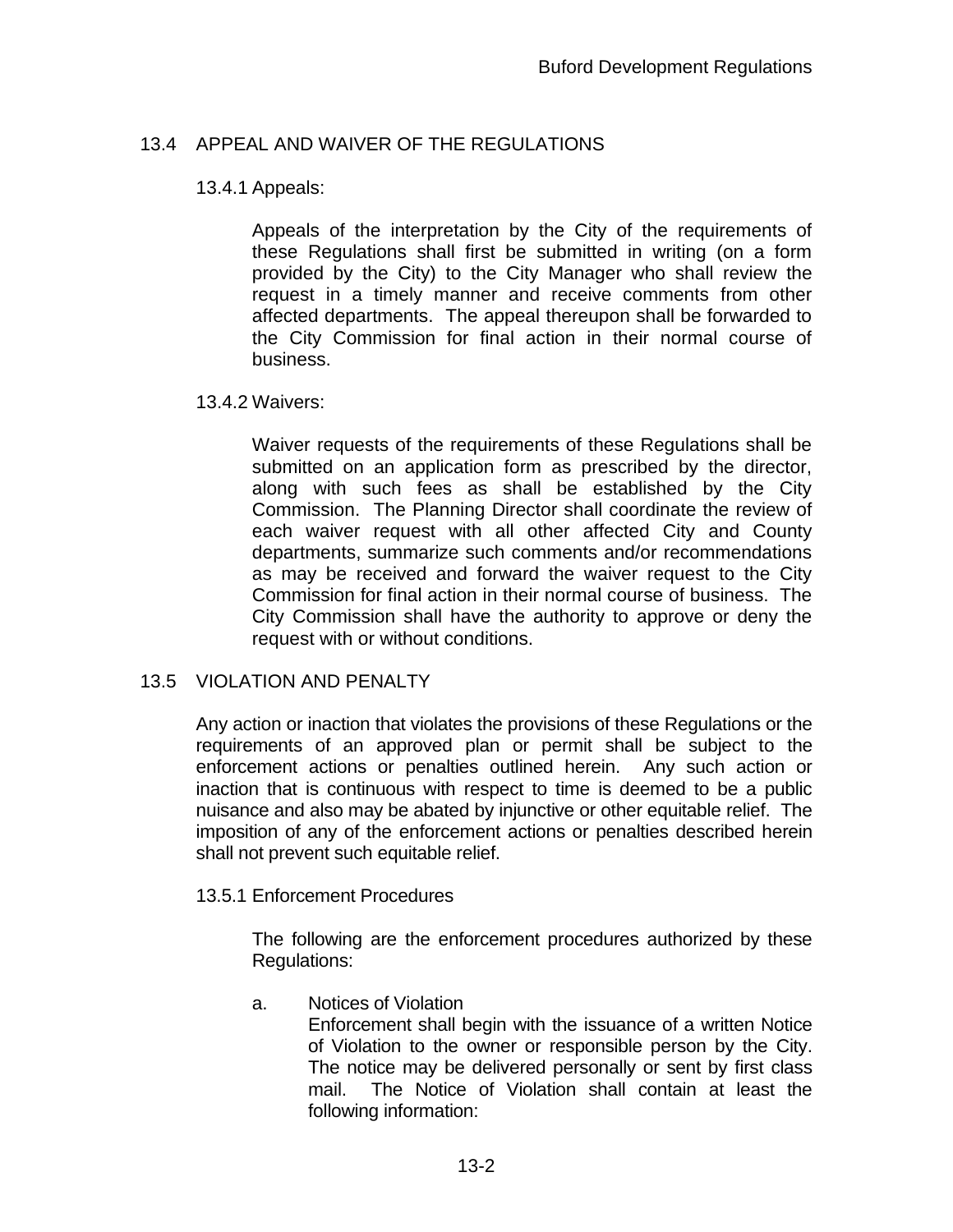- 1. The name and address of the owner or responsible person;
- 2. The location or address of the site upon which the violation is occurring;
- 3. A description of the nature of he violation;
- 4. A description of the remedial actions or measures necessary to bring an action or inaction into compliance with a permit, approved plan or these Regulations;
- 5. The deadline or completion date of any such remedial actions or measures;
- 6. A statement of the penalty or penalties that may be assessed against the owner or responsible person to whom the Notice of Violation is directed.

In the event the owner or responsible person fails to correct the violations after the deadline contained in the Notice of Violation, the City Manager is authorized to take or impose any one or more of the additional actions contained herein.

b. Stop Work Orders.

The City Manager is authorized to issue Stop Work Orders to an owner or responsible person. Stop Work Orders are effective immediately and shall remain in effect until the necessary corrective actions or remedial measures as set forth in the Notice of Violation have occurred. Stop Work Orders may be withdrawn or modified by the City in order to enable an owner or responsible person to take necessary remedial actions or measures to correct the violations.

c. Refusal to Issue Certificates of Occupancy or Completion.

The City Manager is authorized to refuse to issue Certificates of Occupancy or Completion for the building or other improvements constructed or being constructed on a site until the owner or responsible person has taken the remedial actions or measures as set forth in the Notice of Violation or has otherwise corrected the violations described therein.

# d. Suspension, Revocation, or Modification of Permit.

The City Manager is authorized to suspend, revoke or modify a permit that was issued authorizing land disturbing activities or development. The City Manager is authorized to reinstate a suspended, revoked or modified permit after the owner or responsible person has taken the remedial actions or measures stated in the Notice of Violation or has otherwise corrected the violations described therein. The City Manager is also authorized to reinstate such permit,